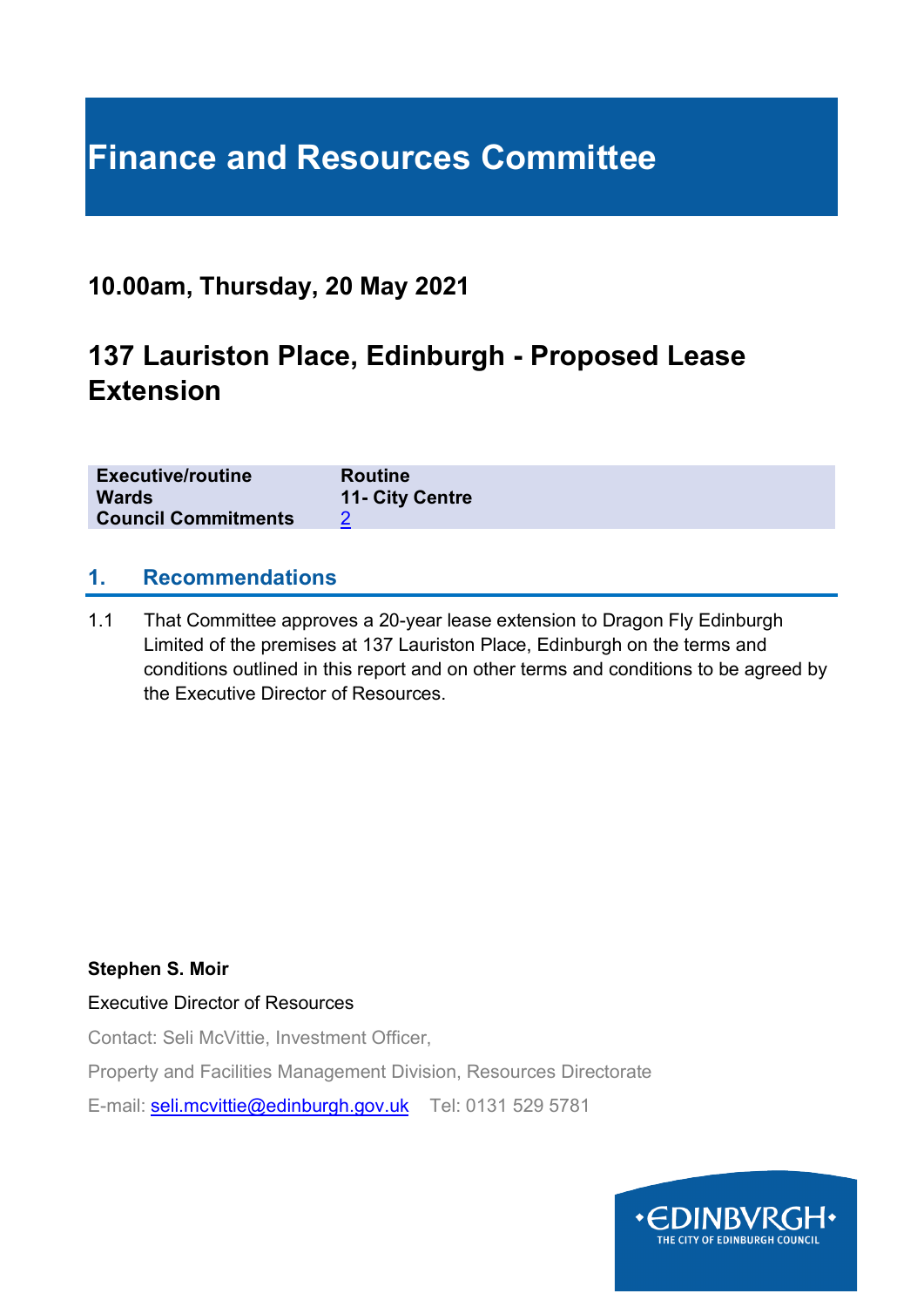**Report**

## **137 Lauriston Place, Edinburgh- Proposed Lease Extension**

#### **2. Executive Summary**

2.1 The lease to Dragon Fly Edinburgh Limited, commenced in October 2019, following a successful open market bid for the property, for a 5-year term. The tenant has requested a 20-year lease extension and this report seeks approval for the extension, on the terms and conditions outlined in the report.

#### **3. Background**

- 3.1 The retail property at 137 Lauriston Place, extends to 189 sq. m (2,204 sq. ft) over ground and basement floors as shown outlined in red on the plan at Appendix 1.
- 3.2 Following a previous marketing exercise, Dragon Fly Edinburgh Limited entered a 5-year lease of the property from October 2019, at a rent of £11,000 per annum, to open a restaurant. Due to governmental restrictions during 2020, the tenant has been unable to complete the renovations required to allow trading to commence.
- 3.3 The tenant is now seeking an extension to the original lease term to provide greater security of tenure for the proposed business and allow access to funding opportunities whilst the renovations are finished, and the business launched.

#### **4. Main report**

- 4.1 The following main terms have been provisionally agreed:-
	- Subjects: Ground and basement level floor retail unit, 137 Lauriston Place, Edinburgh;
	- Tenant: Dragon Fly Edinburgh Limited;
	- Term: 20-year extension to 30 September 2044;
	- Rent: £11,000 per annum (as existing);
	- Use: Class 3 Restaurant:

Finance and Resources Committee –20 May 2021 2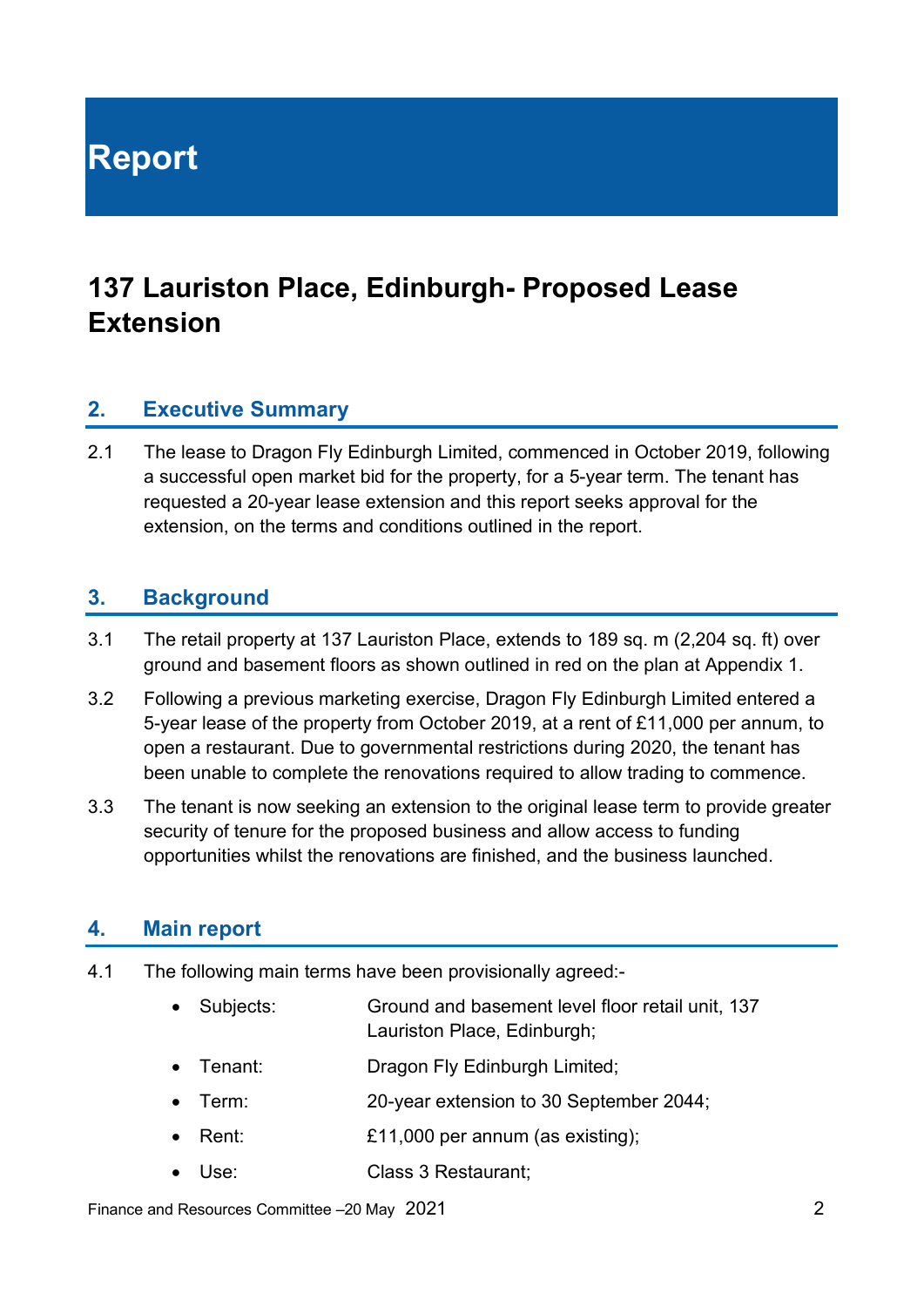- Rent Review: Five yearly upwards only to market rental value;
- **Repair:** Tenant full repairing liability;
- Break Option: Tenant only break option at fifth anniversary;
- Costs: Each party will be responsible for their own costs associated with the preparation of the lease. The tenant shall be responsible for any Land and Building Transaction Tax and Registration Dues; and
- Other Terms: As contained in a standard lease.

### **5. Next Steps**

5.1 Following approval of the terms, solicitors will be instructed to conclude the legal documentation.

### **6. Financial impact**

6.1 A rental income £11,000 per annum to the General Fund is secured for a longer term, with potential to increase at future rent reviews.

#### **7. Stakeholder/Community Impact**

7.1 Ward members have been made aware of the recommendations of the report.

### **8. Background reading/external references**

8.1 Not applicable

#### **9. Appendices**

9.1 Appendix 1- Location Plan